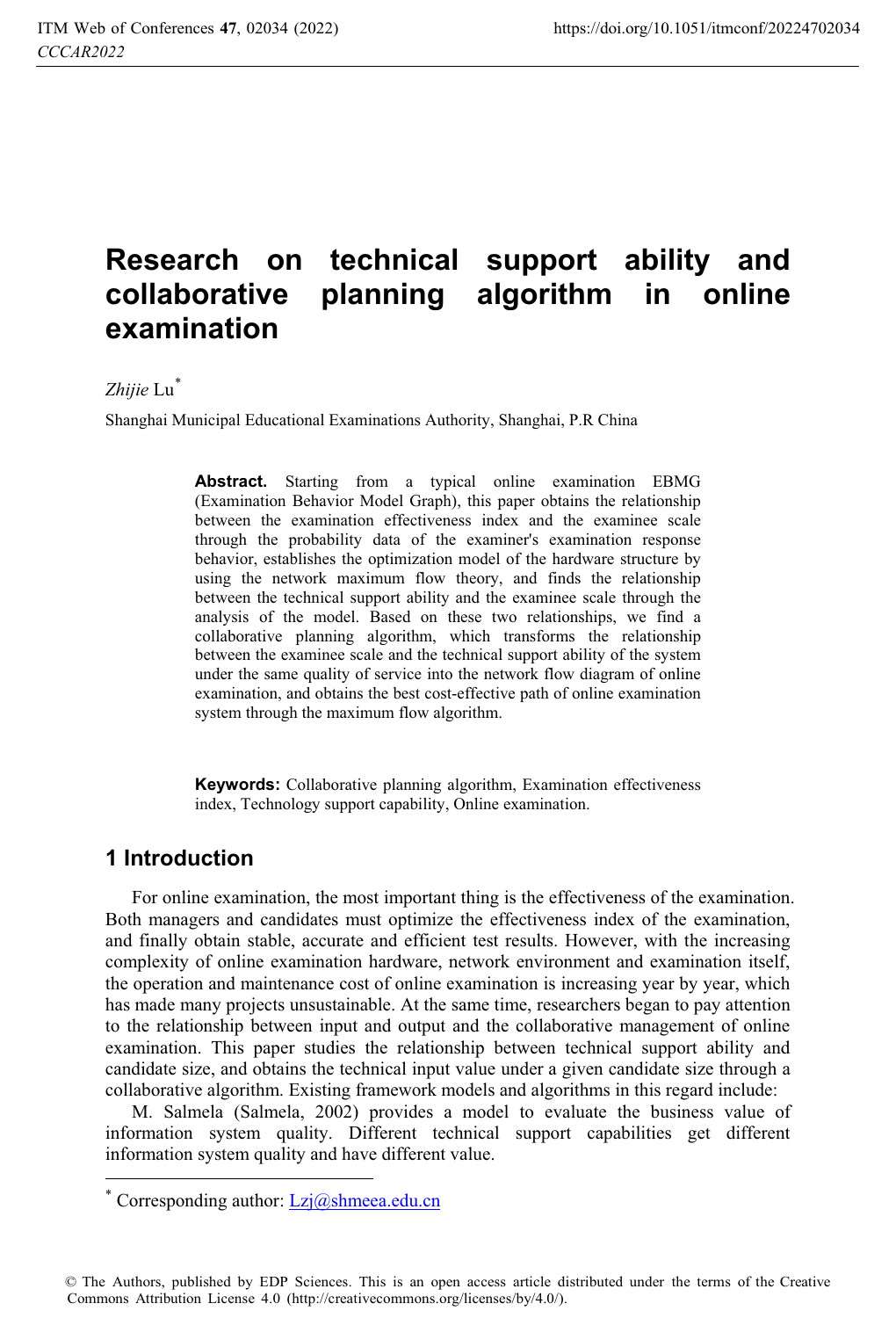Jen Yao Chung (Jen et al. 2005)<sup>[1]</sup> use simpler service-oriented architecture and lower R & D cost to develop web applications more efficiently and reliably. They proposed a service composition framework to support a web services based approach to developing business integration solutions.

Other relevant researchers include Ji Xiaofeng (Ji et al., 2003)[2], Touir A (Touir et al., 2004)[3], Qingcheng Li; Zhenhua Dong (Namcul, 2010), Farhad, Panahifar, Cathal, Heavey (Farhad et al., 2015), Ma Ying, YY Xie (MA, 2018), etc. their research focuses on different technical support capability algorithm models. These models are of great significance for collaborative research of digital applications, and their research work provides us with a good foundation. However, their research pays more attention to the collaborative analysis of process, and does not carry out collaborative management on technical support capability and online concurrency.

Generally, the number of candidates, technical support ability, software development level and QoS (quality of service) are the most important aspects of the online examination effectiveness index. All decisions and predictions should come from the data of these four aspects. Any change in these four aspects will change the online examination effectiveness index.

Due to the huge difference between the technical support ability and the growth rate of the number of candidates, under the same service level, the slight improvement of the technical support ability can support the huge growth potential of the number of candidates.

The technical support ability depends on the ability of Network, CPU and Disk hardware to process software and data. Different hardware utilization brings different technical support ability. On the other hand, the change of candidate scale and online examination demand is also uncertain. Therefore, while determining the examination effectiveness index (EEI), a collaborative algorithm of technical support ability and candidate scale is needed.



**Fig. 1.** The relationship of effectiveness index and technology support capability while candidate size is settled.

As shown in Figure 1, managers always hope to obtain the best examination effectiveness index. Under the same service level, they hope to move the point from A to D. however, at point D, the required technical support capacity is greater than point A, which means that investment must be increased to improve the hardware and software infrastructure, which will significantly increase the cost of technical support and ultimately reduce the attraction of online examinations, Considering the dynamic changes of the number of candidates and technical support ability, we can use collaborative algorithm to find out which point is the best position, such as point C.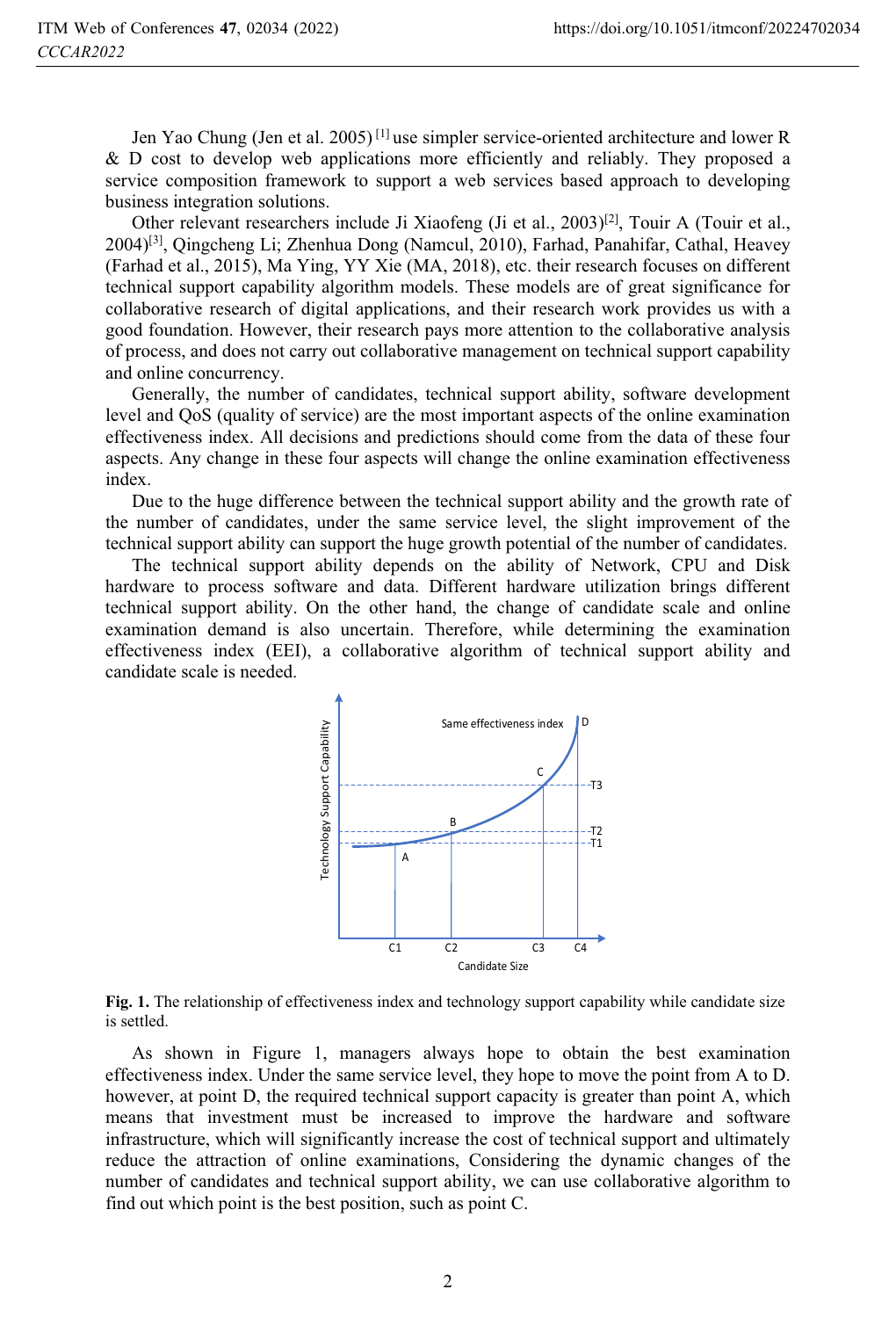# **2 Research methods**

Our research will be carried out from three aspects: 1) the relationship between candidate size and EEI; 2) The relationship between technical support ability and the size of candidates when determining the service level (*QoS*); 3) Collaborative algorithm of technical support level and candidate scale.

#### **2.1 The relationship between candidate size and EEI**

Generally, the effectiveness index of online examination comes from the integrity of the candidate test process and the scale of candidate. The more complete the test process, the better the effectiveness index of online examination. We use the model of *EBMG* (Examination Behavior Model Graph) to show the relationship between the size of candidates, technical support ability and test effectiveness index. When the service level is determined, the number of candidates covered in the whole process is a function of the total number of candidates, and the examination effectiveness index is a function of the total number of candidates, Figure 2 shows the relationship between the process coverage probability of a typical online examination and the total number of candidates through the *EBMG* model. Each pane in Figure 2 represents the process state. Based on the output of each pane is equal to 1, we can use equation (1) to get the values of different states. For example,  $VI = 0.39$ , which means 0.39 unit time of the total test time is occupied. ASL means the average test length, which is also equal to the total test unit time in the process. *PCR* is the process coverage ratio. We know that the value of *PCR* is 47%, which means that only 47% of the processes are covered by the candidate on average in the end, that is, these processes are important bearers of the examination effectiveness index.

|                  |                  |                  |              |              |              |              |                  |                  |                  |                  |              |                  |              |              | $V_I$              |           | 0.93         |     |
|------------------|------------------|------------------|--------------|--------------|--------------|--------------|------------------|------------------|------------------|------------------|--------------|------------------|--------------|--------------|--------------------|-----------|--------------|-----|
|                  |                  |                  |              |              |              |              |                  |                  |                  |                  |              |                  |              |              | $V_2$              |           | 0.05         |     |
| $\overline{1}$   | $-0.93$          | $\mathbf{0}$     | $-0.05$      | $-0.02$      | $\mathbf{0}$ | $\mathbf{0}$ | $\mathbf{0}$     | $\mathbf{0}$     | $\mathbf{0}$     | $\mathbf{0}$     | $\mathbf{0}$ | $\mathbf{0}$     | $\mathbf{0}$ | $\mathbf{0}$ | $V_3$              |           | 0.02         |     |
| 0.93             | $\mathbf{0}$     | 0.99             | $\mathbf{0}$ | $\mathbf{0}$ | $\mathbf{0}$ | $\bf{0}$     | $\bf{0}$         | $\boldsymbol{0}$ | $\boldsymbol{0}$ | $\boldsymbol{0}$ | $\mathbf{0}$ | $\boldsymbol{0}$ | $\bf{0}$     | $\mathbf{0}$ | $V_{\overline{4}}$ |           | $\theta$     |     |
| $\bf{0}$         | 0.99             | $\mathbf{0}$     | $-0.25$      | $-0.72$      | $\mathbf{0}$ | $\bf{0}$     | $\boldsymbol{0}$ | $\boldsymbol{0}$ | $\boldsymbol{0}$ | $\boldsymbol{0}$ | $\bf{0}$     | $\boldsymbol{0}$ | $\bf{0}$     | $\mathbf{0}$ | $V_5$              |           | $\theta$     |     |
| 0.05             | $\mathbf{0}$     | 0.25             | 0.10         | $-0.85$      | $\mathbf{0}$ | $\mathbf{0}$ | $\boldsymbol{0}$ | $\boldsymbol{0}$ | $\boldsymbol{0}$ | $\bf{0}$         | $-0.05$      | $\mathbf{0}$     | $\mathbf{0}$ | $\mathbf{0}$ |                    |           | $\Omega$     |     |
| 0.02             | $\mathbf{0}$     | 0.72             | 0.85         | 0.03         | $-0.9$       | $\bf{0}$     | $\boldsymbol{0}$ | $\boldsymbol{0}$ | $\boldsymbol{0}$ | 0.3              | $\mathbf{0}$ | 0.85             | $-0.02$      | $\mathbf{0}$ | $V_{6}$            |           | $\Omega$     |     |
| $\bf{0}$         | $\mathbf{0}$     | $\mathbf{0}$     | $\mathbf{0}$ | 0.9          | 0.01         | $-0.85$      | $-0.07$          | $\mathbf{0}$     | $\mathbf{0}$     | 0.3              | $\mathbf{0}$ | 0.02             | $-0.05$      | $\theta$     | $V_7$              |           | $\Omega$     |     |
| $\boldsymbol{0}$ | $\mathbf{0}$     | $\mathbf{0}$     | $\mathbf{0}$ | $\mathbf{0}$ | 0.85         | 0.03         | $-0.6$           | $-0.3$           | 0.2              | $\mathbf{0}$     | $\mathbf{0}$ | $\bf{0}$         | $\bf{0}$     | $\mathbf{0}$ | $V_{g}$            |           |              |     |
| $\boldsymbol{0}$ | $\mathbf{0}$     | $\mathbf{0}$     | $\mathbf{0}$ | $\mathbf{0}$ | 0.07         | 0.6          | $\mathbf{0}$     | 1                | $-0.94$          | $\mathbf{0}$     | $\mathbf{0}$ | $\mathbf{0}$     | $\mathbf{0}$ | $\mathbf{0}$ | $\times$<br>$V_g$  | $\quad =$ | $\Omega$     | (1) |
| $\boldsymbol{0}$ | $\mathbf{0}$     | $\mathbf{0}$     | $\mathbf{0}$ | $\mathbf{0}$ | $\mathbf{0}$ | 0.3          | $-1$             | $\bf{0}$         | $\boldsymbol{0}$ | $\boldsymbol{0}$ | $\mathbf{0}$ | $\boldsymbol{0}$ | $\bf{0}$     | $\mathbf{0}$ |                    |           | $\Omega$     |     |
| $\boldsymbol{0}$ | $\mathbf{0}$     | $\mathbf{0}$     | $\mathbf{0}$ | $\mathbf{0}$ | $\mathbf{0}$ | $-0.2$       | 0.94             | $\mathbf{0}$     | $\boldsymbol{0}$ | $-0.65$          | $\mathbf{0}$ | $\mathbf{0}$     | $\bf{0}$     | $\mathbf{0}$ | $V_{I0}$           |           | $\theta$     |     |
| $\boldsymbol{0}$ | $\boldsymbol{0}$ | $\mathbf{0}$     | $\mathbf{0}$ | $-0.3$       | $-0.3$       | $\bf{0}$     | $\bf{0}$         | $\boldsymbol{0}$ | 0.65             | $\bf{0}$         | $\bf{0}$     | $-0.4$           | $\bf{0}$     | $\mathbf{0}$ | $V_{II}$           |           |              |     |
| $\boldsymbol{0}$ | $\mathbf{0}$     | $\mathbf{0}$     | 0.05         | $\mathbf{0}$ | $\mathbf{0}$ | $\mathbf{0}$ | $\bf{0}$         | $\mathbf{0}$     | $\boldsymbol{0}$ | $\boldsymbol{0}$ | $\mathbf{0}$ | $\mathbf{0}$     | $-0.95$      | $-0.05$      |                    |           | $\Omega$     |     |
| $\boldsymbol{0}$ | $\mathbf{0}$     | $\mathbf{0}$     | $\mathbf{0}$ | $-0.85$      | $-0.02$      | $\mathbf{0}$ | $\boldsymbol{0}$ | $\boldsymbol{0}$ | $\mathbf{0}$     | 0.4              | $\mathbf{0}$ | $\mathbf{0}$     | $-0.05$      | $\theta$     | $V_{I2}$           |           | $\Omega$     |     |
| $\boldsymbol{0}$ | $\mathbf{0}$     | $\boldsymbol{0}$ | $\mathbf{0}$ | 0.02         | 0.05         | $\mathbf{0}$ | $\boldsymbol{0}$ | $\mathbf{0}$     | $\boldsymbol{0}$ | $\boldsymbol{0}$ | 0.95         | 0.05             | $\mathbf{0}$ | $\mathbf{0}$ | $V_{I3}$           |           | $\theta$     |     |
| $\boldsymbol{0}$ | $\mathbf{0}$     | $\boldsymbol{0}$ | $\mathbf{0}$ | $\mathbf{0}$ | $\bf{0}$     | $\bf{0}$     | $\boldsymbol{0}$ | $\boldsymbol{0}$ | $\boldsymbol{0}$ | $\boldsymbol{0}$ | 0.05         | 0.07             | $\bf{0}$     | $-1$         |                    |           |              |     |
|                  |                  |                  |              |              |              |              |                  |                  |                  |                  |              |                  |              |              | $V_{I4}$           |           | $\Omega$     |     |
|                  |                  |                  |              |              |              |              |                  |                  |                  |                  |              |                  |              |              | $V_{15}$           |           | $\mathbf{0}$ |     |
|                  |                  |                  |              |              |              |              |                  |                  |                  |                  |              |                  |              |              |                    |           |              |     |

We assume *E0* is the examination effectiveness index at present, *E1* is the next examination effectiveness index goal, we get that,

$$
E_0 = \frac{Sessions}{sec} \times PCR \times AverageTimes \times seconds
$$
 (2)

When the size of candidates change, the EEI will also changes, for example, from *E0* to *E1*, the factors that influence this kind of change including sessions of each second and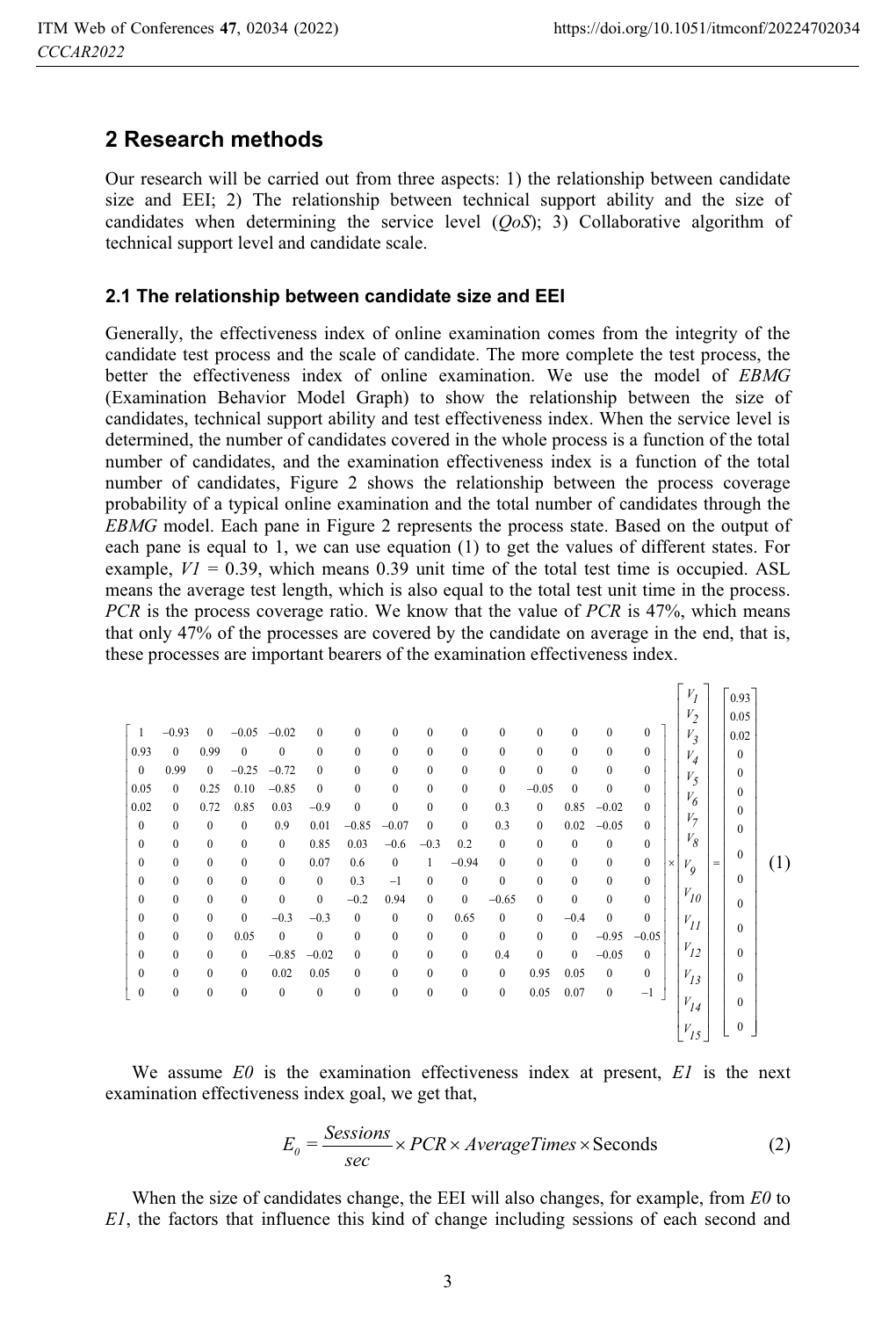each examination, process coverage ratio, average process coverage ratio of each examination and the service level (*Qos*) and so on.

$$
E_{I} = \frac{SessionsI}{sec} \times PCR1 \times AverageTimes1 \times Seconds
$$
 (3)



**Fig. 2.** Examination Behavior Model Graph of a typical online examination.

We suppose just the Process Coverage Quantity change, the others are all settled, and we can get the result of sessions of each test of the E1 as Eq.(5),

(Average Process Coverage Ratio) 
$$
APCR = \sum_{k=1}^{n-1} V_k \times p_{k,i}
$$
 (4)

$$
\frac{Sessions1}{sec} = \frac{E_1}{PCR \times AverageTimes}
$$
 (5)

$$
PCR = PCQ / TSC \tag{6}
$$

where PCQ is Process Coverage Quantity and TSC is Total Size of Candidates. From Eq.3 and Eq.5, we get Eq.(7),

$$
E_{I} = \frac{SessionsI}{sec} \times \frac{PCQ}{TSC} \times AverageTimesI \times seconds
$$
\n(7)

For each test, we get Eq. (8) as follow,

$$
\frac{E_1}{sec} = \frac{Sessions1}{sec} \times \frac{PCQ}{TSC} \times AverageTimes1
$$
\n(8)

Eq.(8) shows the relation of size of candidates and EEI while the service level is settled.

*2.2. The relation between technology support capability and scale of candidate while the service level (Qos) is settled.*

Online examination system's Services quality (*QoS*) has many performance metrics, For candidate, the absence of any non software failure in the examination system within the specified time is an important indicator to measure the service quality of the online examination system, so we choose the Service Response Time and Service Pause Time are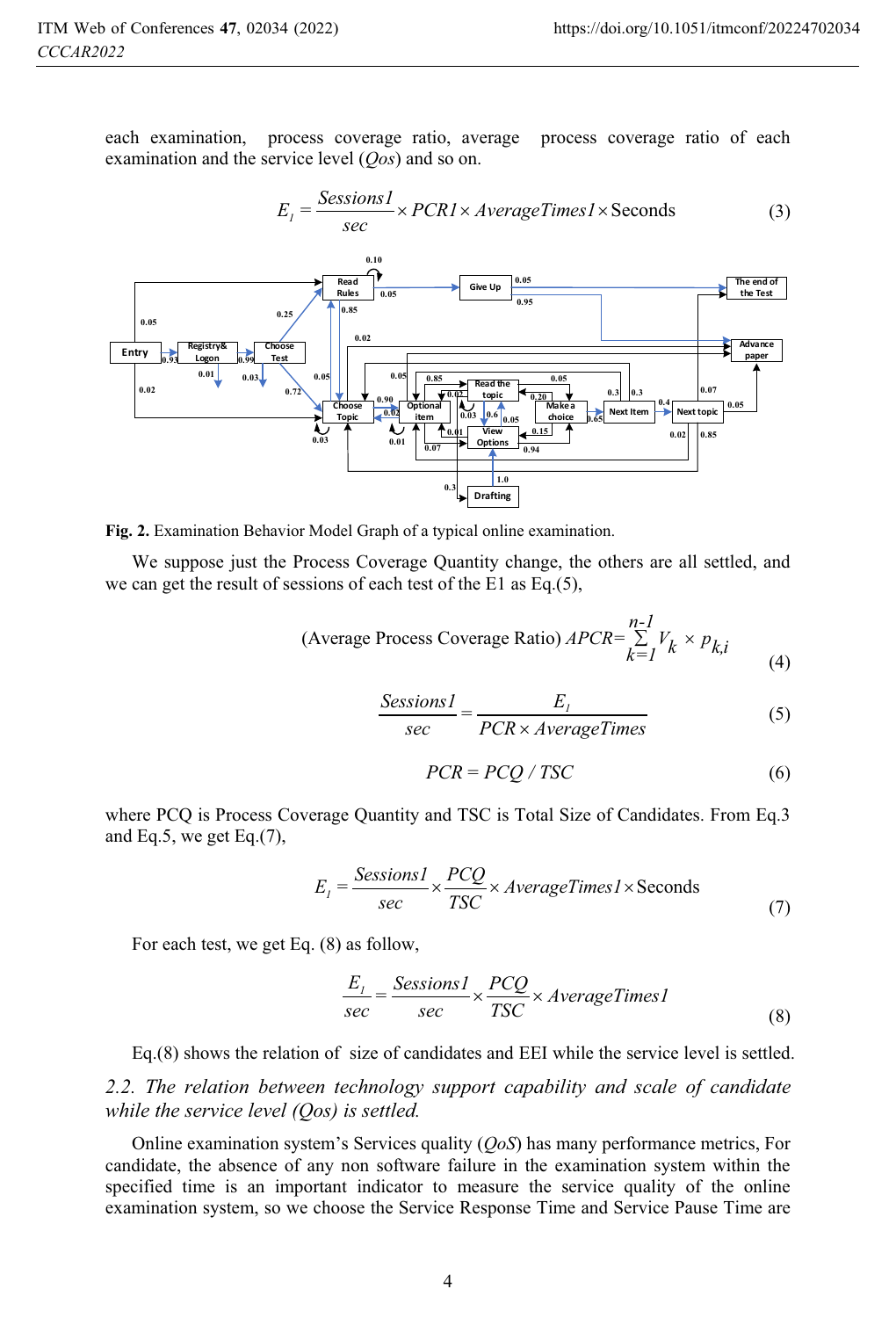used as indicators to measure the service level of online examination system<sup>'</sup> s technology support capability, Service Time includes three parts, show as Eq.(9),

$$
ServiceResponseTime = CD\_Time + 2*NetworkTime + SD\_Time
$$
 (9)

$$
ServicePauseTime = System Downtime
$$
\n(10)

$$
ServiceTime = ServiceResponsePauseTime + ServicePauseTime
$$
\n(11)

where CD. Time denotes the Client Disposal Time, SD. Time denotes the Server Disposal Time. NetworkTime means the network transport time, DownTime is the probability time of system downtime, Show as Figure.3,



**Fig. 3**. The main parts of service time.

From Figure.3, There are four time parameters in total. Generally , the processing time of the server is higher than that of the network transmission time and the client. The network transmission time is related to the amount of concurrency, that is, it is related to the scale of online candidates; The downtime disposal time is related to power guarantee measures. From the perspective of server, the server processing time is related to Load Balancer, Server hardware, Service application software architecture, Server database software service, etc; Network transmission time is related to network architecture, network bandwidth and the size of candidates.

For online examination, because of fairness, the system service time of each candidate should be basically the same when the average process coverage is the same. In order to do this, we must find a balance between the scale of candidates, hardware investment, service quality and the effectiveness of examination.

As the increasing of scale of candidates, service request increasing rapidly, the utilization of the Online examination system's server also increasing quickly, at the same service level (Service Time), more hardware investment will be made in the online examination system to ensure that the service time provided to candidates under the same process coverage is the same, and at the same time, to ensure that the database system of the server does not have blocking downtime. The use of a certain range and scale without cutting off the power supply will be needed.

Figure.4 shows the hardware network structure of a typical online examination system, it include several virtual layers structure, each layer achieves different functions, and we can use a Flow Network Model to denote their micro services structure, shows as Figure.5.

Our method is to combine software and hardware for analysis, that is, the hardware architecture diagram and software data flow diagram are combined to form an online examination network flow diagram, which includes all factors that may affect network traffic, such as hardware factors (including hardware equipment performance, network architecture, load balancing, etc.) Software factors (including software architecture, code compilation efficiency, data query algorithm, storage algorithm, etc.) and candidate factors (candidate scale, misoperation probability, etc.), and then according to the method of network maximum flow on the premise of unchanged service quality.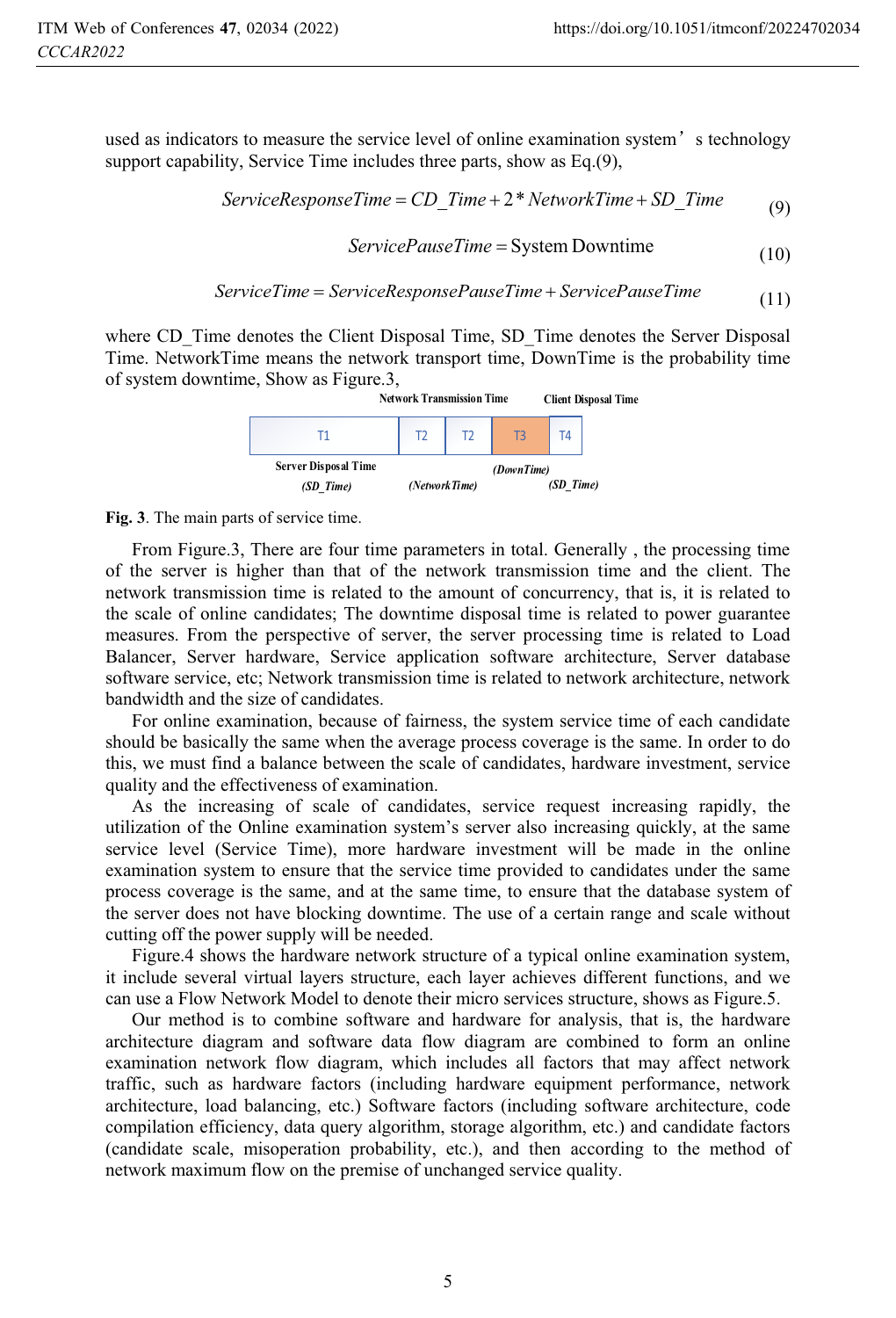

**Fig. 4.** Structure Figure of hardware network.



**Fig. 5.** Diagram of online exam data flow model.

Figure 2 shows a simple network flow diagram, but it is only a part of the online examination system interface. If it is combined with the whole technical support system (including hardware, software and network), it can form a complete online examination network flow diagram integrating Figure 4 and Figure 5, shows as Figure. 6.

In Figure 6, S represents the beginning of the exam, E represents the end of the exam, and V represents each node that will consume time in the exam process. Some nodes are not considered because the consumed time is negligible. Each link represents a possibility, but also a constraint and capacity. When the quality of service requirements are the same, the relationship between candidate size and technical support ability has become the Biggest Flow Problem of online examination network flow diagram.

In Figure 6, the flow on each arrow cannot exceed its maximum capacity (capacity). At the same time, for each node, the algebraic sum of inflow and outflow is equal to zero. In addition, the total outflow at the starting point and the total inflow at the ending point are also equal. Because the feasible flow of an actual network flow graph always exists, the maximum flow algorithm in the network flow system is to find a path flow f covered by the average process in a given capacity network to maximize its flow v(f). The following linear programming mathematical model can be established for the maximum flow problem of online examination.

$$
\max v(f) = \sum_{v \in V} f(s, v)
$$
  

$$
s.t. \begin{cases} \sum_{j} f_{ij} - \sum_{i} f_{ij} = 0, & i \neq s, t \\ 0 \le f_{ij} \le c_{ij}, & \langle v_i, v_j \rangle \in E \end{cases}
$$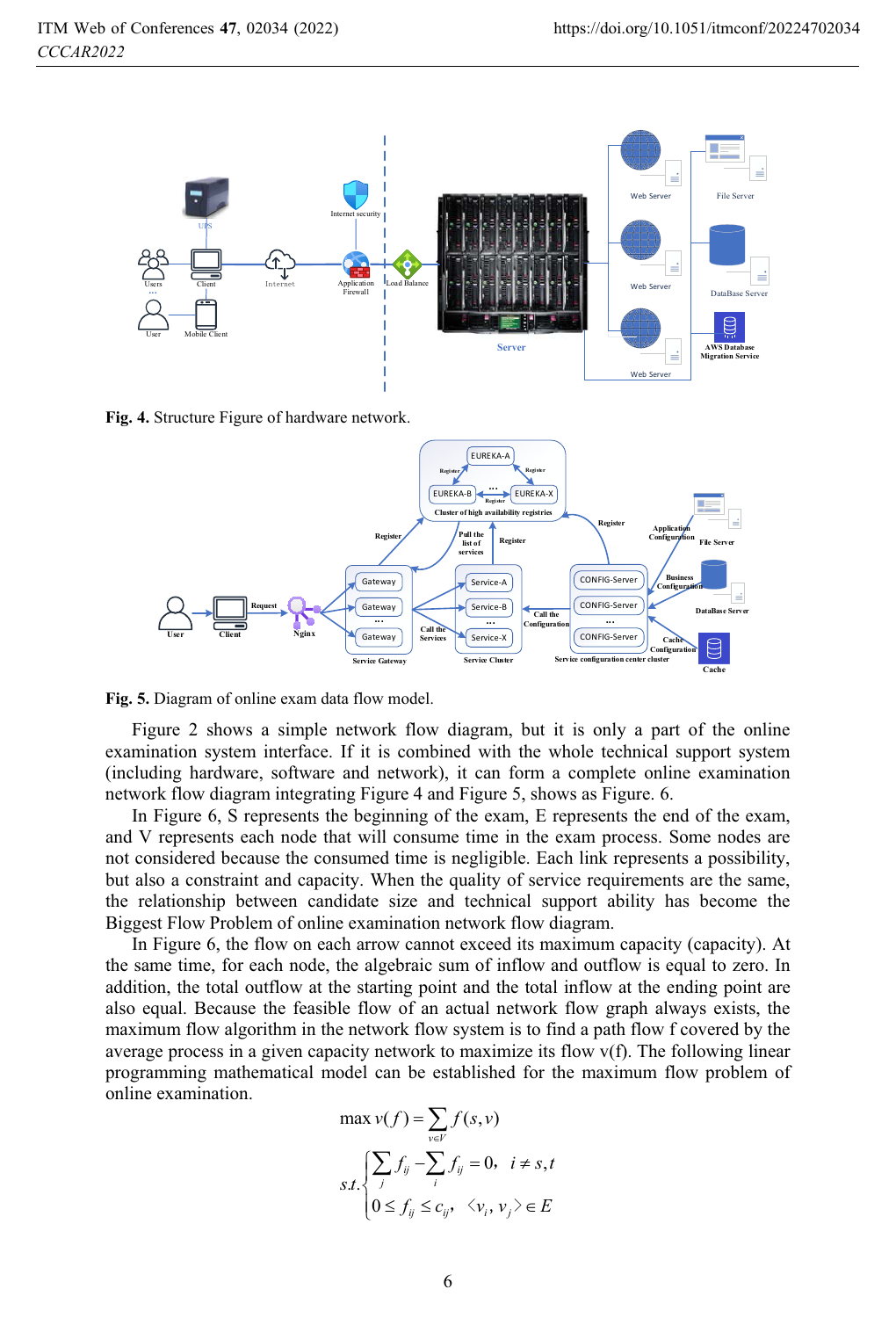

**Model.1** linear programming mathematical model



According to the linear programming theory, the solution  $f = \{f_{ij}\}\$  satisfying the above constraints is called the feasible solution, that is, the feasible flow in the online examination network flow. The corresponding flow in the feasible flow is an important reference in the hardware configuration, software setting or network setting of the online examination system.

#### **2.3 The collaborative planning arithmetic of the technology support capability and the scale of candidates**

After research, we find that the maximum flow problem of online examination network flow can be transformed into the problem of augmented chain. That is, if there is a feasible flow f in the network flow, as long as it is determined whether there is an augmented chain about the feasible flow in the network. If there is no augmented chain, then the flow f must be the maximum flow. If there is an augmentation chain, the flow of feasible flow f will be continuously improved and increased, and finally become the largest flow in the network. We use the labeling method to solve the linear programming model shown in Figure 6 and listed in Model 1.

Step1: Find an initial feasible flow  $f_{ij}^{(0)}$ . If there is no feasible flow in the online examination network flow, make the flow of all arrows zero,  $f_{ij}^{(0)} = 0$ .

Step2: Mark the docking points and find an augmentation chain.

Starting point label  $(\infty)$ ;

Select a point *Vi* to search for a link to the end point along the arrow labeled at one end and not labeled at the other end;

(a) If the arrow is forward and  $f_{ij} < C_{ij}$ , then label  $\theta_j = C_{ij} - f_{ij}$ .

(b) If the arrow is backward and  $f_{ij}$  >0, then label  $\theta_j = f_{ij}$ .

When the end point has been labeled, it indicates that the augmented chain should be found, and an augmented chain can be obtained by reverse tracking according to the label of *Vi*. When the end point cannot be labeled, it indicates that there is no augmentation chain, and the calculation ends.

Step 3: Adjust flow:

(1) Find the minimum value of the *Vi* label of the point on the augmented chain to obtain the adjustment quantity number  $\theta = \min_{j} {\theta_j}$ 

(2) Adjust the flow as follows:

$$
f_{ij} = \begin{cases} f_{ij} + \theta, < v_i, v_j > \in \mu^+ \\ f_{ij} - \theta, < v_i, v_j > \in \mu^- \\ f_{ij} < v_i, v_j > \in \mu \end{cases}
$$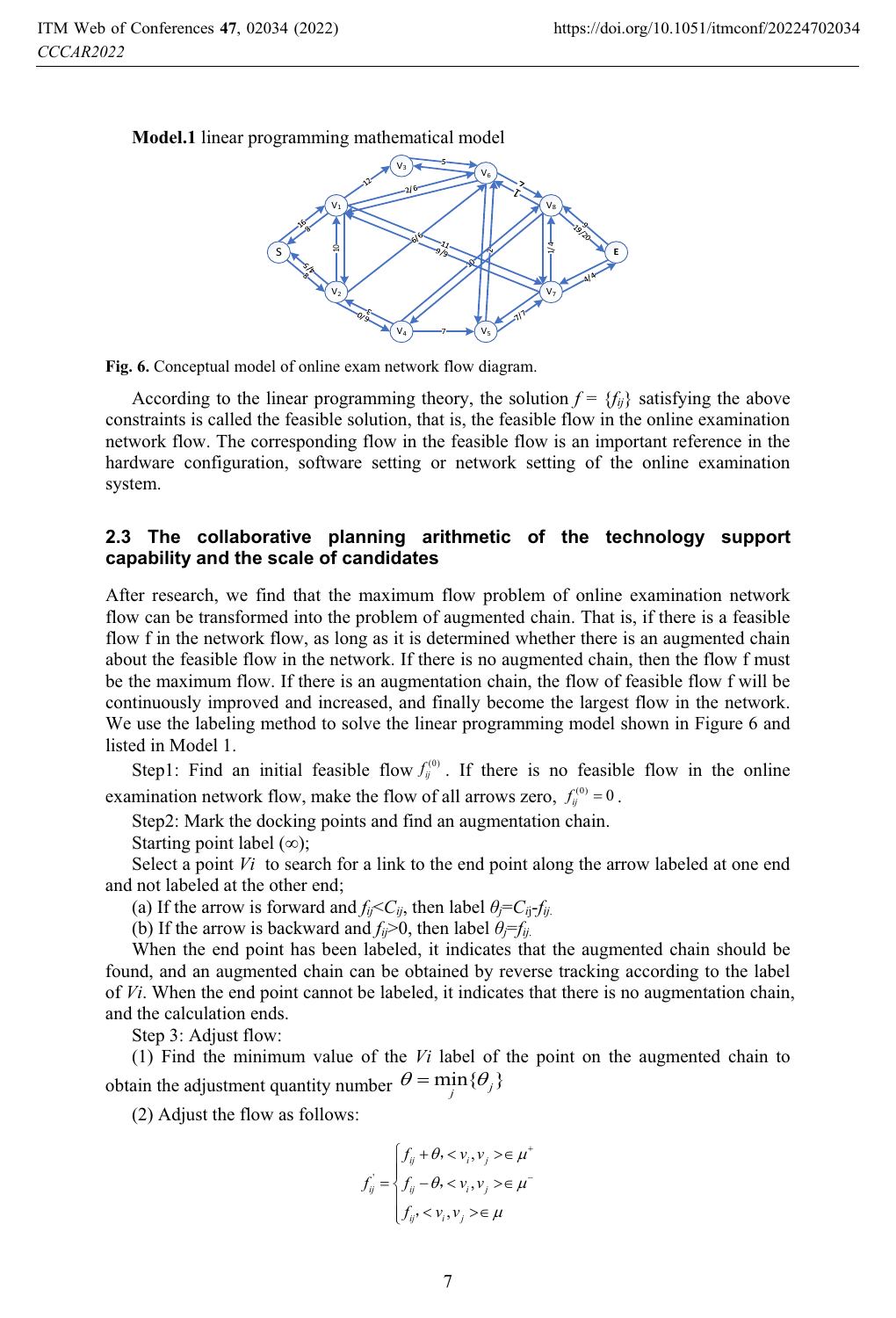Get a new feasible flow  $f_{ij}$ , remove all labels, and return to the second step. Label again from the starting point to find the augmented chain until the ending point cannot be labeled.

The augmented path algorithm program based on Ford & Fulkerson method is as follows:

```
#define Maxn 120
#define INF 0x7f7f7f7f
#derine inf example.<br>int cap[Maxn],[Maxn];<br>int pre[Maxn],res[Maxn];<br>int Edomonds_Karp(int start,int end)
     int Maxflow=0:
     Memset(flow,0, sizeof(flow));
     Memset(pre,0,sizeof(pre));
     queue\ddot{x} q;
     while (ture)
           Memset(res,0,sizeof(res));
           res[start]=INF;
           q.push(start);
           while(lq.empty())int u=q.front();
                 Int u=q.ront();<br>q.pop();<br>for (int v=1;v<=end;v++)<br>if (!res[v]&&cap[u][v]>flow[u][v])<br>{
                             res[v]=min(res[u],cap[u][v]-flow[u][v]);<br>pre[v]=u;
                             q.push(v);}<br>if (res[end]==0) return maxflow;<br>for (int u=end: ul=start: u=ore[
           for (int u=end; u!=start; u=pre[u])
                 flow[pre[u]][u]+=res[end];<br>flow[u][pre[u]]-=res[end];
           Maxflow+=res[end];
     j.
int main()Memset(cap,0,sizeof(cap));
      for (1^{**}/)int u,v,s;<br>scanf("%d %d %d",&u,&v,&s);<br>cap[u][v]+=s;
      return 0:
```
By modeling the software and hardware of the online examination system, and then using the network maximum flow collaborative planning algorithm, we find the relationship curve between the examination effectiveness index and the size of candidates in the online examination system (under the same service quality). Based on this curve, we can effectively manage the promotion and Application of the online examination system.

Via the real network data, we get the Figure.7 as follow,

With the increase of the scale of candidate, in order to ensure the effectiveness index of online examination, we must improve the technical support ability. Therefore, the investment of online examination system began to increase, and the quality of service (*QoS*) of examination system also began to improve. However, when the scale of candidates reaches a certain level, due to the complexity of the network system and the saturation of the network flow, the service quality of the examination system begins to decline, and the effectiveness index of the examination also begins to decline. Points M and L in Figure 7 correspond to the best service quality point and the scale of candidates with the best effectiveness of the online examination.